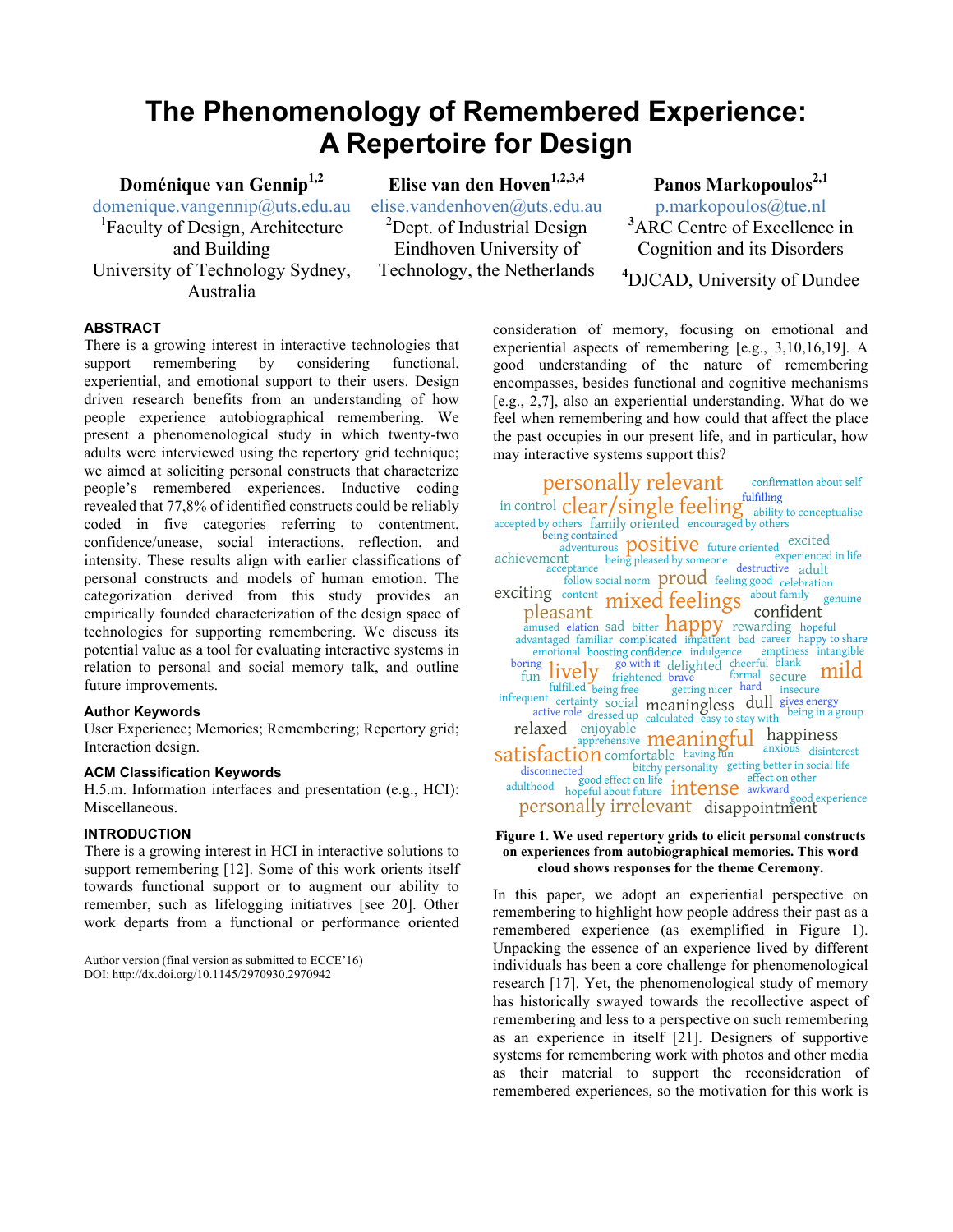found in the apparent lack of a vocabulary and categorization that will provide a foundation for design explorations.

# **RELATED WORK**

A key purpose of autobiographical memories is to support a consistent narrative of one's identity [2]. By that logic, memory is a continually evolving phenomenon relevant to personal and social experience, which has piqued the interest of a growing number of HCI publications [see 12]. Common to many works on design for remembering are the interactions between past experiences and a personal sensemaking process, perhaps facilitated through exposure to and experience with an interactive prototype. The nature of this talk is as diverse as the studies and prototypes but covers both the remembered experience (the past) and product-user experience (the present).

For example, the Family Memory Radio was a repurposed analog radio made to play back audio clips of family events [19]. It allowed families to engage in a shared exploration of sonic mementos, and come together thanks to the shared stories. The purpose of the device was to use evocative recordings of past experiences to create new experiences. Photobox [18] was an artifact placed at home that every now and then printed digital photos from an online account for people to encounter. The experience and perceptions towards such technologies were of primary interest.

If designers of similar systems could take the remembered experience into account it may be possible to optimize the choice of available content as memory triggers (e.g., which digital photo would be appropriate to show now?). Building a shared understanding of past experiences can benefit and steer the design process. However, the examples given (as is typical of similar HCI work we considered) often do not directly talk of remembered experiences giving their focus on experiences directly related to the design intervention. Notable exceptions include work on SenseCam use [6] and research that examined involuntary remembering in everyday life which noted the value of re-encountering things that bring back earlier experiences [24].

This non-focus on memory as a phenomenon of the past gets support from the argument by Harper et al. [6], who argue that memory should be seen as a product of the context in which it is retrieved, retold, and re-experienced. Yet, we believe that this view can match with the perspective of remembering as an experience, in which a deeper understanding of what feeds this experience (thus, present context and a past experience) can benefit the design of technology similar to the examples given.

# **Remembering and User Experience**

In casting remembering as an experience, we align with thinking on user experience (in particular Hassenzahl's); namely, an ongoing reflection on events someone currently goes through [9]. Both are about making sense of what one is going through (now or in the past). Thus, personal memories can be thought of as past experiential events.

Given the reconstructive nature of memories [2], when remembering one's past, the remembered experience may also be affected by the present experience (e.g., mood, social context). Interactive systems provide one aspect of this remembering context that can be designed to influence the experience. For example, a photo shown on a device can trigger someone to remember the event at which the photo was taken. The way such material is presented through a device could influence when, where, and how someone reviews and remembers the associated past experience. In this example, the remembered experience becomes part of (and the remembering itself an instance of) human-product interaction, similar to user experience [9]. Despite clear similarities between personal remembered experiences and product-user experiences, the UX literature has so far not addressed a more general experiential understanding of personal memories.

Because past experiences are often at the basis of designs that aim to support remembering (e.g., through showing photos of such past events), we argue that addressing this gap can serve as a leitmotif for future work to chart and compare experiences people have with new designs. Benefits include being better able to canvas people's experiences in future studies (helped by a phenomenological frame of reference) and improved evaluations of how systems designed to affect remembering actually influence such experiences.

#### **Phenomenology of memory**

We are not the first to turn to an experiential account (i.e., phenomenology) of autobiographical memory. It is an active area of research in cognitive psychology. Efforts to classify and capture the phenomenology of memory often take the form of questionnaire development, which can be used to survey one's recollection of a past event [22]. Typical questions relate to how well respondents can see and immerse themselves in the memory of a past event, and to what extent they believe the memory is a faithful representation of the actual event. For example, the Memory Experiences Questionnaire [21] covered ten aspects of a memory's phenomenology: vividness, coherence, accessibility, time perspective, sensory detail, visual perspective, emotional intensity, sharing, perspective taking, and valence. The Autobiographical Memory Characteristics Questionnaire [1] also considered notions like emotional distancing and inclination to share an event with others. However, the desire to develop a data driven and theoretically meaningful measuring instrument led to the exclusion of categories such as personal implications and emotional persistence, despite their potential usefulness in HCI practice. More problematic still is that most work builds on existing classifications, rather than a bottom-up, participant-driven phenomenology of personal memories.

In contrast, personal construct theory builds on the idea that people make sense of their world in their own terms [14]. Thus, any experience can be explained in terms of several personal constructs interacting with each other. A personal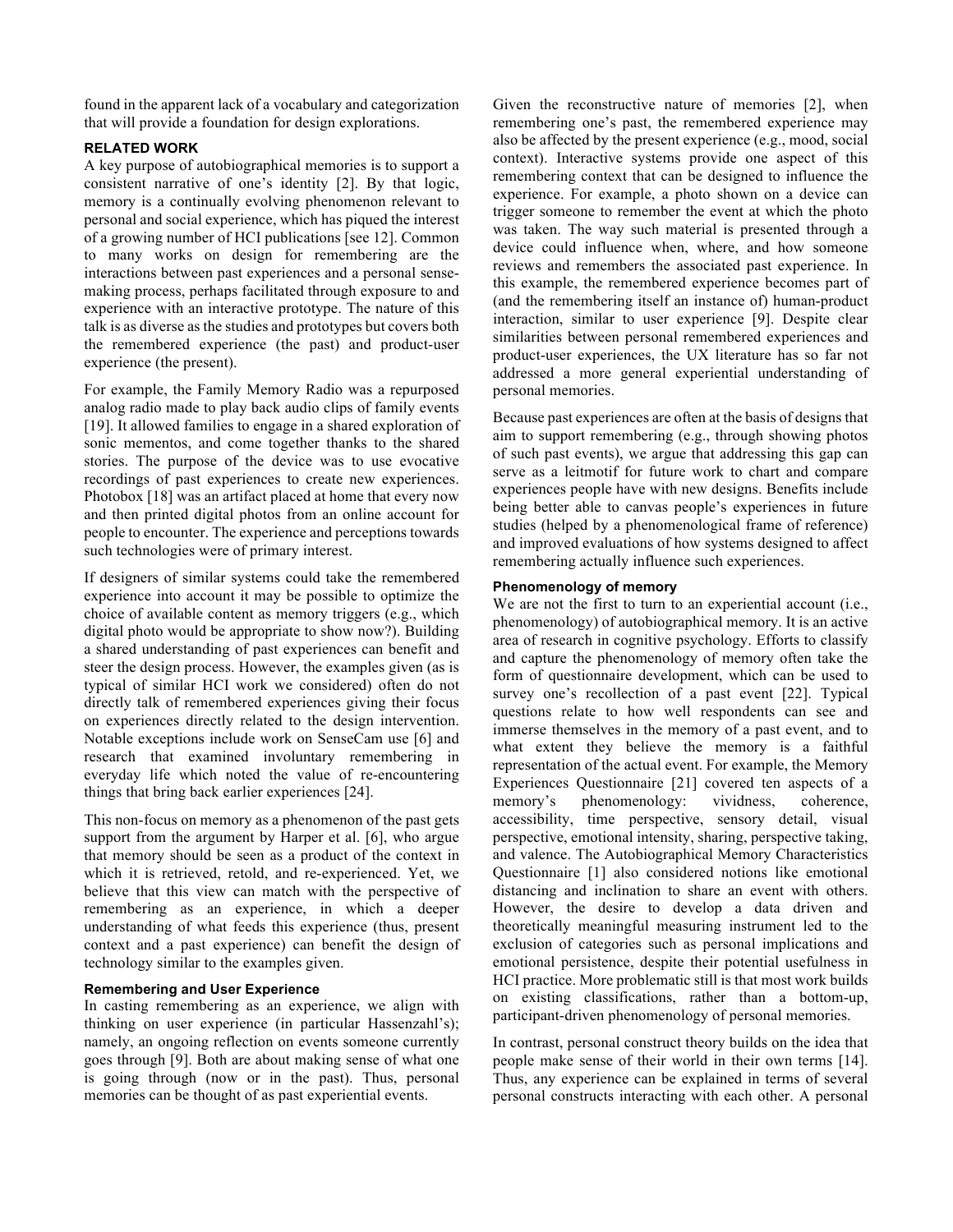construct comes in the form of a single dimension of meaning with two dichotomous poles such as light/dark or pleasant/annoying. A construct allows a person to reason about a phenomenon as (dis)similar to another one [13].

#### **Gap**

Deriving how people construe their remembered experience offers an avenue for an empirically grounded vocabulary of participants' experiences. We developed a repertory grid study to identify constructs that people use to describe their remembered experiences, which can inform the design of supporting technology. In doing so, we propose a design space for interactive systems that support remembering.

# **REPERTORY GRID STUDY**

In a repertory grid interview, a vocabulary develops from a participant generating personal constructs to describe a set of contrasted elements [13]. Typically, someone is shown three elements from a larger set (e.g., a book, a top hat, and a movie ticket) and asked to identify which two are similar and different from a third one. According to personal construct theory [14], a person's reasoning reveals how she construes reality in terms that make sense to her. For example, the book and movie ticket both allow this person to escape reality whereas wearing an unusual top hat would make her selfaware. A participant may express the perceived similarity and difference as a dimension between contrast pairs (e.g., Self-aware/Escapist), which consequently can be used to rate each element on this scale (akin to a Likert scale). Thus, the book and movie ticket would be rated towards the Escapist pole, whereas the top hat gets rated towards the Self-aware end of this scale. Repeating this with varying triads of elements fills a grid of construct pairs and ratings, and enables a researcher to elicit participants' personal constructs in a systematic way [13].

Over the past years a number of HCI studies have employed the Repertory Grid Technique (RGT), for example to canvas how people think about abstract concepts such as usability [11], user experience [4], emotional attachment to products [23], and to explore the design space of shape changing interfaces [15]. Its attraction lies in the reliable and precise acquisition of personal constructs while analysis is flexible.

#### **Participants**

Twenty-two adults were recruited via personal networks of the authors and university notices, via social network posts, emails, and in person. Participants were told the purpose of the study was an interview on comparing past personal events. Using purposive sampling, respondents were selected to maximize diversity. They were offered light snacks in turn for their participation. Participants were aged 22 to 70 (M=43 years, 60% female) and most were affiliated to the university of the first author as postgraduate student or staff. Half were native speakers and others had comparable language skills.

#### **Memories as elements**

Personal memories were used as elements for participants to compare and contrast. Participants were invited to write down six memories for later use during the interview. To help participants come up with a variety of memories, we gave six keywords to define stable themes: *Rejection*, *Childhood*, *Theme party*, *Ceremony*, *Fleeing*, and *Chocolate*. We settled on these keywords after piloting to ensure diversity (e.g., inclusion of negative stories via Rejection, inclusion of distant memories via Childhood), without being overly restrictive. Participants were encouraged to write down one specific event per theme to avoid overly broad memories that are less easily compared with other events.

By using personal memories as elements we risk that these elements used for generating a grid would be unique to an individual and thus not generalize across participants. A *Childhood* memory on being disciplined would have little in common with building sandcastles on the beach. Yet, it was key to have participants describe and contrast their own experiences in their own vocabulary. Thus, we preferred having constructs generated by our participants. However, to facilitate making inferences across participants we supplemented these with a common set of constructs [similar to 23]. Assuming a shared understanding of these constructs (i.e., everyone interprets a construct in a similar way and rates elements accordingly), other constructs generated by participants can be interpreted relative to the common set.

Seven supplied constructs were selected to capture a range of experiential qualities: Lively/Dull, Personally relevant/Personally irrelevant, Meaningful/Meaningless, Positive/Negative, Intense/Mild, Mixed feelings/Clear or single feeling, and Satisfaction/Disappointment. This selection is based on relevant questions found in existing phenomenological questionnaires [1,22], RGT studies [23], and our own observations from pilot interviews. No participants expressed difficulty in comprehending the contrast pairs. To avoid influencing participants prematurely, these constructs were not introduced until after exhaustion of the participant's ability to generate their own.

#### **Procedure**

The interviewer would meet with the participant at a quiet space on campus. The topic and procedure were introduced and participants were asked for their consent. The repertory grid procedure was illustrated using an example with cat toys, highlighting that the focus was not on item properties (i.e., color or texture), but rather the personal experience that results from playing with these different toys. Next, the participant filled in a brief demographic survey (i.e., age, sex, occupation), and wrote down a summary of one personal memory per theme. For this purpose, 6 A6-sized cards were provided, which explicitly asked to *'briefly describe the event,'* and *'describe your experience, how you felt, at that time.'* Participants were given ample time to relive and write down their stories in any preferred order (typically this took ten minutes). When done, the researcher invited them to talk briefly about each story to supplement their written summaries and form a common understanding.

With the memories-as-elements established, elicitation of personal constructs commenced. We used a standard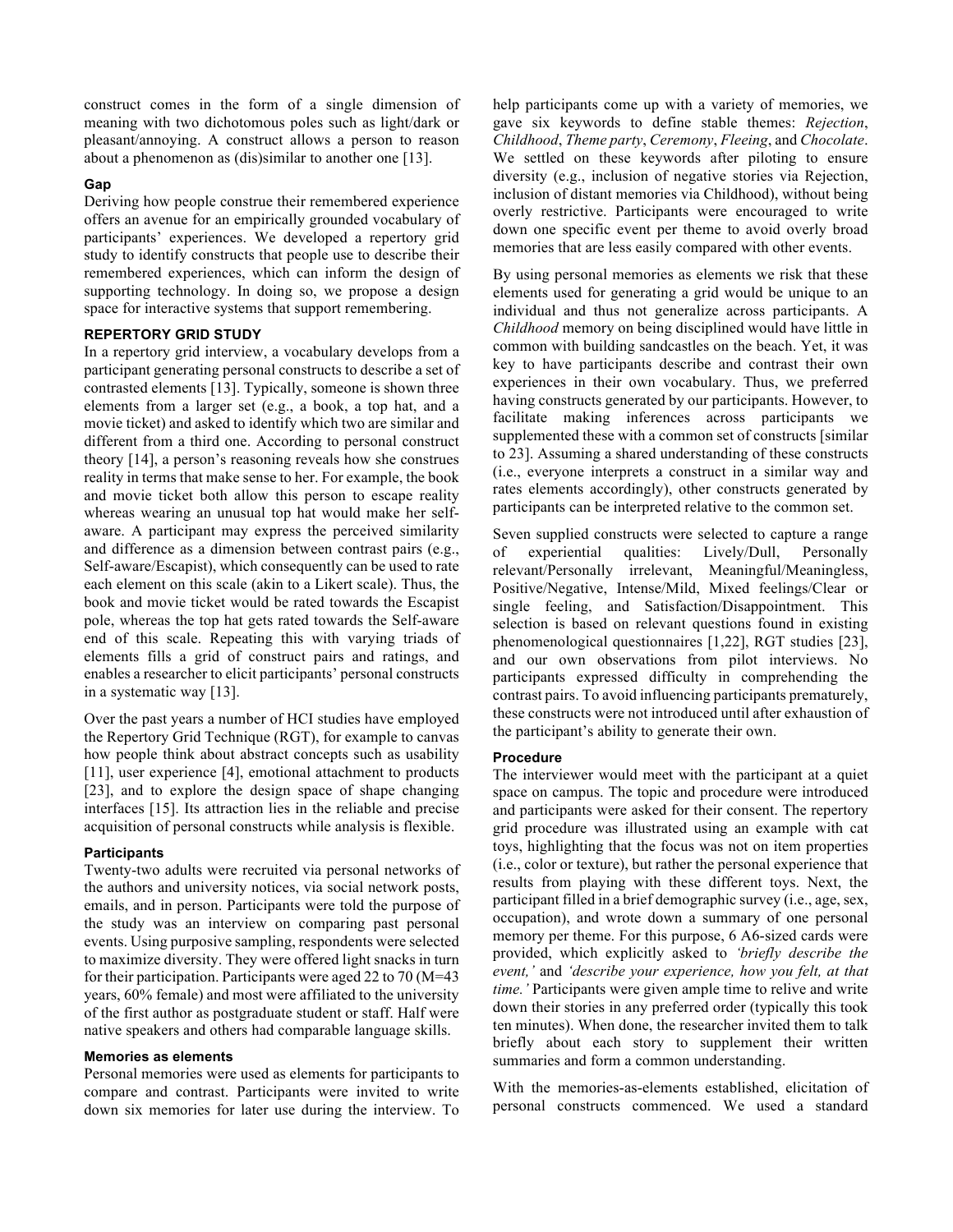procedure to elicit constructs, in which the researcher would take a triplet from the six cards with a participant's personal stories [13]. The selection order of triplets was randomized across participants to balance for even encounters of all elements. Participants were asked to consider which two of these three memories are alike in some way, and different from the third, in terms of their experience at the time. They were asked to come up with a personal construct to differentiate between the memories, typically in the form of a contrast pair (e.g., two were Happy, the other Sad). The researcher made sure elicited contrast pairs were indeed clear opposites, self-explanatory, and if needed, he discussed suitable alternatives if only one side of a pair was identified.

Participants were invited to rate each of the six elements on the newly identified dimension using a scale from 1 to 7 (e.g., a very Happy memory would be rated 1, very Sad 7). For this, contrast pairs were recorded using a digital grid sheet on a tablet device<sup>1</sup>. Each row of the grid represented one dimension, and the stories' keywords were used to denote the columns on which to enter the ratings. Once a round completed, a new triplet was chosen and another construct would be elicited. This continued until the participant was unable to generate new constructs. At this point the researcher introduced the seven common constructs for rating by the participant. Each element would then be rated for all supplied constructs, unless a participant had already generated an identical contrast pair beforehand.

Afterwards, participants were asked to share any insights that were not touched upon before. This completed the interview. Sessions lasted 60 to 90 minutes and were audio recorded.

#### **Analysis**

To arrive at a meaningful synthesis of the data, we used both qualitative and quantitative approaches in our analysis. However, the quantitative analysis is not reported on in this text. For the qualitative analysis, three coders (two of which unfamiliar with the data) clustered the contrast-pairs through inductive coding (i.e., with pairs printed on paper strips, an affinity diagram was generated). The seven supplied pairs were kept in this analysis. The aim was to establish clusters and condense those into clear categories, with a minimum of miscellaneous constructs. This process allowed for ample discussion and resulted in eleven categories with each given a definition. Later, another coder unfamiliar with the data classified the constructs using the established categories. The two independent coding sessions achieved an inter-rater reliability of Κ=.75, suggesting substantial agreement.

#### **RESULTS**

First, we give an overview of the personal memories used as elements. We discuss the elicited constructs and obtained categories, followed by other observations.

**Memories as elements**

Because elements were provided by participants based on their personal memories we see variation in the events reported. This was certainly true for a broad theme like *Childhood*, which gave stories on first days in school, being locked in church as a kid, or undergoing collective punishment in a boarding school. In contrast, themes like *Ceremony* and *Theme party* appeared fairly stable contentwise (e.g., stories on weddings, graduation ceremonies, and indeed themed parties). Stories relating to *Chocolate* were often fairly recent and dealt with the pleasure of making, eating, being given, or sharing chocolate. *Rejection* memories were diverse, including stories on broken relationships, rejected manuscripts, failed presentations, and not being selected for a sports team on unfair grounds.

It should be noted that all participants were able to recollect an appropriate personal event for a given theme. For two participants this was not possible for respectively *Fleeing* and *Theme party*, which were omitted from their elicitation phase. Others interpreted *Fleeing* in several ways: getting out from a bus catching fire, eloping one's marriage, or taking a break from daily worries through running.

#### **Construct categories**

Participants reported an average of 10 personal constructs  $(SD = 2.8, \text{ range } 4\n-15, \text{ when excluding supplied contrast}$ pairs), for a total of 337 contrast pairs (of which 207 were unique pairs). By coding for similarity, constructs/contrast pairs were grouped into twelve categories (Table 1). We shall briefly exemplify these categories.

About a fifth of the constructs concerned *Contentment*, for example Happy/Sad, Pleasant/Unpleasant. This category appears to capture the level of enjoyment with regard to a remembered experience. *Fulfillment* is related but subtly different from the first category in that it relates to how participant valued the (non) fulfillment of wishes and expectations, which places the memory in a wider personal perspective than just in-the-moment contentment. *Intensity* concerns constructs that classify the experiential involvement and interest of the participant.

Contemplating past memories as our participants did is reflective in nature and this shows for a quarter of the responses and their categories. *Reflective* constructs would relate the experience to one's life story, relevance to the self, and how well a participant was able to reflect and see the past experience as a moment of personal development. *Selfappraisal* constructs seem to relate one's experience and/or conduct to a normative standard. *Motivation* constructs also appear to take a future perspective. It is this enabling of perspective that groups the reflective categories.

*Confidence & (un)ease* and *Agency* constructs emphasize an in-the-moment sense of confidence, tranquility, or insecurity

 $1$  We used a custom web application on a tablet to ease recording data: http://dvangennip.github.io/repertory-grid-tool/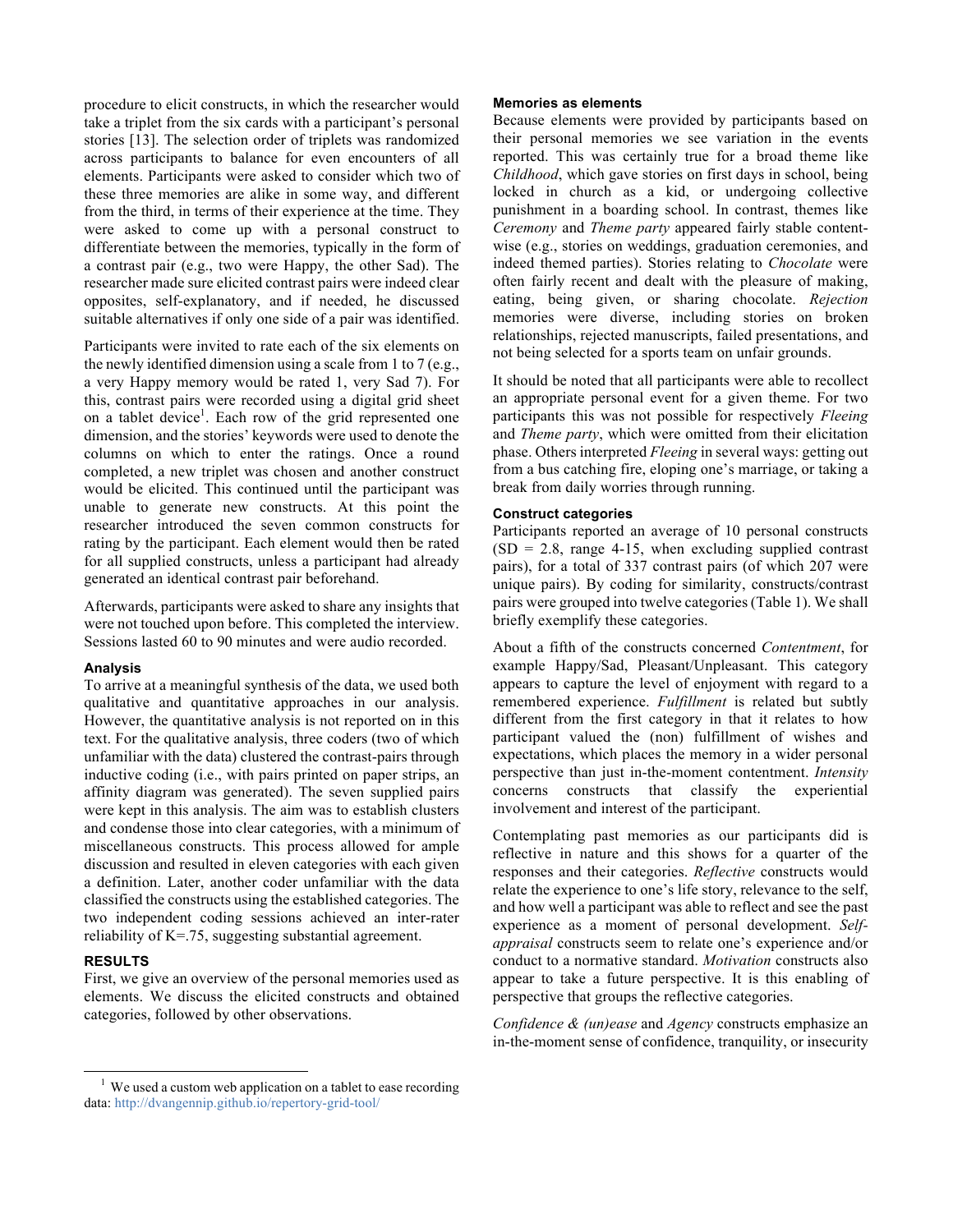| Category                   | <b>Explanation</b>                                                                                                                                                                                                                                                                      | <b>Example constructs</b>                                                                           | $\overline{\mathbf{N}}$ | $\frac{0}{0}$ |
|----------------------------|-----------------------------------------------------------------------------------------------------------------------------------------------------------------------------------------------------------------------------------------------------------------------------------------|-----------------------------------------------------------------------------------------------------|-------------------------|---------------|
| Contentment                | Contrast pairs that relate to emotional valence and that have a strong<br>positivity and negativity direction to them.                                                                                                                                                                  | Happy/Sad, Exciting/Frustrating,<br>Pleasant/Unpleasant                                             | 40                      | 19,3%         |
| Confidence<br>$&$ (un)ease | This category deals with how confident and at ease, or alternatively,<br>how sure unsure and anxious a participant felt. Constructs typically<br>do not include the perceived ability to act of influence the situation.                                                                | Confident/Anxious,<br>Helpless/Feeling of Security,<br>Certainty/Uncertainty                        | 28                      | 13,5%         |
| Social                     | Interactions with others and/or their influence, such as level of social<br>connectedness, openness towards others, and the appraisal of others.                                                                                                                                        | Companionship/Lonely,<br>Secretive/Open, Effect on<br>self/Other                                    | 28                      | 13,5%         |
| Reflective                 | Contrast pairs concern a reflective stance towards the remembered<br>experience, for example through expression (or lack) of depth,<br>changed perspective, personal growth, or importance.                                                                                             | Frivolous/Life changing, Not<br>evolving/Growth,<br>Original/Changed perspective                    | 26                      | 12,6%         |
| Intensity                  | Constructs that attest of the intensity of the participant's experience<br>and feelings. One or both words concern levels of arousal,<br>(emotional) involvement, and expressed interest.                                                                                               | Exciting/Calm, Sense of<br>wonder/Emptiness,<br>Visceral/Intellectual                               | 19                      | 9,2%          |
| Self-appraisal             | Constructs that express judgment of the self, such as on one's<br>authenticity, perceived privilege, and normative appraisal (e.g., guilt<br>in a moral frame). What counts is that the experience is self-assessed<br>or provides an example towards a personal or normative standard. | Guilty/Proud, Performing/Acting<br>naturally, Says good things about<br>me/Says bad things about me | 16                      | 7,7%          |
| Fulfillment                | One or both terms in this category specifically deal with how a<br>participant valued the fulfillment of wishes, expectations, or needs,<br>and the pleasure (not) derived from this.                                                                                                   | Achievement/Loss,<br>Satisfied/Disappointed,<br>Fulfilled/Unfulfilled                               | 12                      | 5,8%          |
| Descriptive                | Constructs in this category are descriptive of the memory and<br>attributes of its context. The terms do not relate to emotions of the<br>participants or how they relate to the world.                                                                                                 | Formal/Informal,<br>Novel/Familiar, Work/Leisure                                                    | 12                      | 5,8%          |
| Agency                     | This category relates to the sense of agency someone experienced,<br>that is the sense of control and autonomy one perceives to have in a<br>situation, or alternatively that one is passive.                                                                                           | Active/Passive, Empowering/Not<br>in control, Pleased with own<br>creation/Pleased by someone       | 9                       | 4,3%          |
| Motivation                 | Constructs concern with how an experience relates to personal<br>motivation, encouragement, and how a remembered experience<br>instills or detracts from an orientation towards the future.                                                                                             | Gives energy/Exerting,<br>Unsupported/Encouraged, Future<br>oriented/Archived                       | 9                       | 4,3%          |
| Reliving                   | This category specifically covers the extent to which people would<br>like to relive or move on from a past memory.                                                                                                                                                                     | Sweet/Bitter memory, Nice to<br>revisit/Never to go there again                                     | 6                       | 2,9%          |
| Ambiguity                  | This category concerns the clarity of the remembered experience,<br>typically in terms of the clarity of one's feelings.                                                                                                                                                                | Mixed feelings / Clear or single<br>feeling, Tangible/Intangible                                    | $\mathfrak{Z}$          | 1,4%          |

#### **Table 1. Categories with explanations and example constructs. Doubles were omitted, leaving 207 unique pairs (including the supplied pairs). Each pair could only be allocated to a single category.**

(e.g., Confident/Unsure of outcome). These constructs place the participant's experience in relation to aspects beyond the self (e.g., the unknown response of others, a difficult or restrictive environment). These categories thus have a contextual nature. Another key category that places the participant in relation to others is *Social*. Nearly all participants generated constructs that relate to both the idea of being alone or social and the social context of a memory, including the appraisal of others.

Personal stories can be ambiguous or bitter sweet, such as a happy event that may now be viewed through a troubled lens due to more recent events. This *Ambiguity* is captured by constructs such as mixed feelings versus single feeling. Although the amount of captured constructs was low (1.4%), the idea of ambiguity was mentioned by most participants during the interviews. Also infrequently captured, perhaps due to the nature of the interview's focus on the written events rather than relating such events to the current self, *Reliving* entails a small number of constructs (3%) related to the desire to relive a memory. This desire to (not) relive appears a generally valid way of thinking about one's personal memories.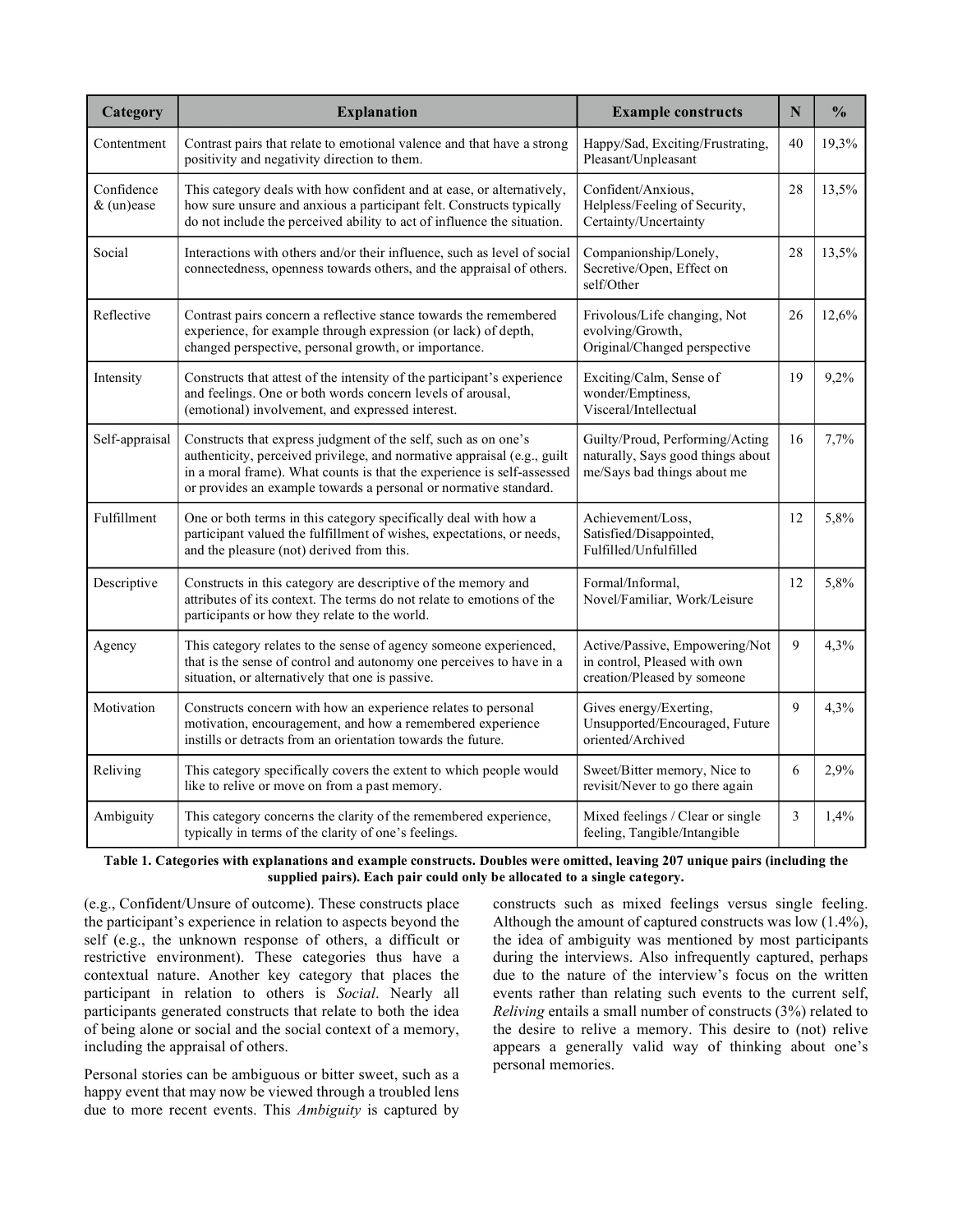#### **Other observations**

Constructs that receive extreme scores from participants may represent particularly important and/or more primary dimensions of construal [13]. We obtained a total of 1992 ratings, of which 48% were at the extreme ends (1 or 7). When looking at principal component analyses for individual participants, the obtained most significant dimensions show similarity to the *Contentment* and *Fulfillment* categories of the qualitative analysis. Other significant dimensions relate to *Intensity* and *Reflection*. The picture that emerges this way overlaps with the findings reported above.

Based on the ratings per memory theme, some of these themes overlap in terms of the constructs people associate with them. *Rejection* and *Fleeing* stories are particularly close together. A similar observation can be made for *Ceremony* and *Theme party* ratings, which are perhaps related in scoping potential personal memories. *Rejection* memories were universally regarded as bad experiences. In contrast, *Childhood* encompasses a much wider range of possible stories to recollect and as a result this theme is mixed in terms of its relation to other themes. The latter implies any numerical analysis may have been affected by variation between participants, yet our quantitatively derived dimensions match the qualitatively derived categories. For this reason, as well as brevity, other quantitative results will not be discussed.

### **DISCUSSION**

We developed a classification of participants' own descriptions of remembered experiences. This was done via the collection of personal constructs brought to the table to explain and differentiate between a number of personal memories. In this section, we reflect on the method and the applicability of our findings in HCI.

# **Reflections on the study**

To capture a person's own understanding of their<br>remembered experiences, we used participants' remembered experiences, we used autobiographical memories as elements for our grid elicitation. People were able to to generate personally meaningful, yet comparable elements. Although the level of depth of these stories varied, most participants shared their personal stories willingly and without withholding painful experiences. Being able to include such non-trivial events has greatly helped to get at meaningful personal constructs. We regard this approach as successful.

Personal memories were initially written down and later discussed verbally. This process included some brief storytelling. Both forms of expression may have influenced the reconstruction of remembered experiences. It should also be acknowledged that talking to a researcher about personal stories is different from doing the same with friends and relatives. While for most participants the method revealed a meaningful vocabulary of their experiences, in some instances the session fell short of capturing a richer verbalization. Some participants, when asked to differentiate between elements, would give a richer description of experiential qualities than what they agreed upon as being relevant constructs to fill in the grid and rate. This is a pitfall of the current method, as was participants' occasional difficulty in identifying a suitable term for opposite contrast poles. Typically, forming a construct to express how one element is similar or different from two other elements came fairly easy. Finding its opposite sometimes required help from the interviewer, as potential terms were not evident or not clear opposites.

The highly structured and therefore straightforward nature of RGT lends itself well to generate both individual and consensus views of users on a topic of interest, which can be valuable early in a design process. RGT is well suited to capture ambiguous responses. The notion of mixed feelings (or changed appraisal of remembered experiences) would be difficult to capture otherwise with singular measures. For example, some experiences were labeled as 'satisfaction & guilt,' two terms that appear paradoxical together. Evaluating individual grids allows for such responses to be picked up upon. It must be noted that a consensus analysis across participants would not reflect such notions very well. This is because construal of (aspects of) one's experiences is subjective and relative to one's other constructs. The latter argument also applies to our categorizations of constructs, which cannot be regarded as objective outside their own context. Thus, the identified categories are meaningful relative to the complete set of categories.

Our categories do show, however, a high degree of overlap with the personal construct classification scheme by Feixas et al. [5]. Most of our categories would fit into that scheme, apart from *Descriptive* and *Reliving* that characterize details and appraisal of past events. Our work underlines that remembered experiences are also qualified, given meaning, and compared in terms of a participant's personal value system.

The above may explain why participants would sometimes construe one of their memories as negative but their later ratings may not reflect the earlier qualification. While the event had been negative (hence the construct), their perspective on that memory had since shifted. Something good may have come from it or it no longer had negative connotations for them. Other research on memory phenomenology found comparable results for negative events [1,22]. Indeed, the reconstructive nature of our memory system is biased toward the present and suggests people might put a positive spin on negative events to maintain a coherent narrative of the self. Work on SenseCam also showed a similar use of the past as a means to reason about one's present self [6]. This implies that evaluations of past events are variable over time, which for any designed system building on such events means that older data (on e.g. appraisal, or favourite imagery) may need to be invalidated after a while.

The obtained categories highlight the emotional and reflective aspects of a remembered experience. These also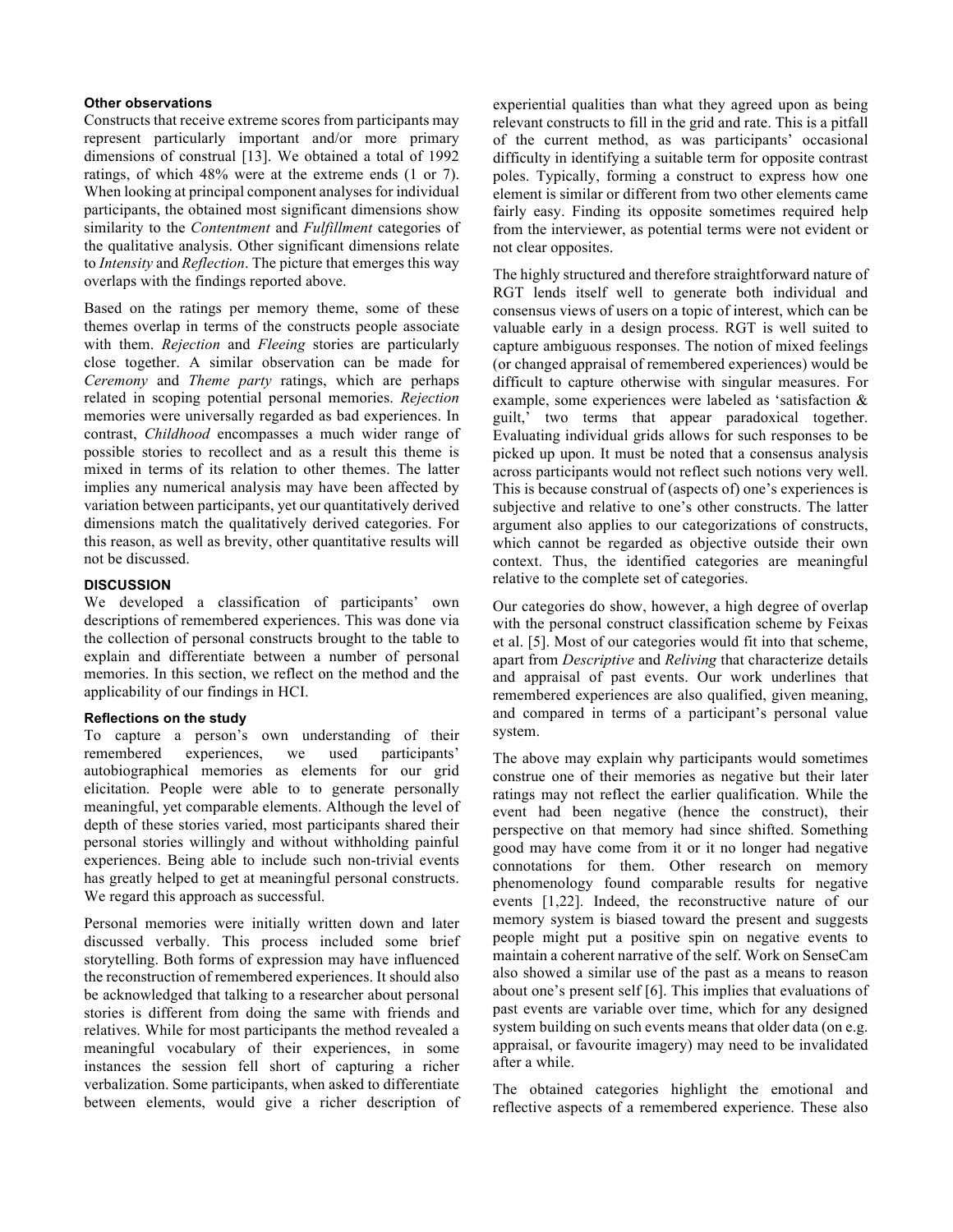point to a unique aspect: the desire to relive (i.e., to reexperience) a particular memory. What sets our categorization apart from the aforementioned views on UX [9,25] is foremost that we discussed a relived past experience, separate from any user-product interaction. User experience, as memories of user-product interactions, may be considered a subset of our more general approach to remembered experiences. Perhaps due to the nature of our interview method, minutiae of the experience were less prevalent as compared to reflections on the felt emotions, satisfaction, personal consequences, and ultimately the desirability of re-experiencing a personal memory. It allowed our participants to put a particular story into the perspective of other life events both past and present.

# **Relating findings to design**

Our work has captured a categorization of people talking about past experiences. Although this did not include humancomputer interaction directly, we argue that having this classification is of value to the design community.

First, we see value in supporting designers in their understanding of people and exploration of memories. In particular, our classification is helpful to chart and relate reported experiences. For example, a recent diary study on involuntary remembering in everyday life explored such experiences [24]. Expectedly, the way participants wrote and talked about their experiences aligns well with our classification. In particular, we noted a similarity in how people position themselves within and relative to the reported experiences. The involuntary nature of how memories came back to people captures a sense of surprise, often delight, and sometimes a bittersweet sentiment. The latter reflects the notions of *Agency*, *Motivations* towards past memories, and other *Reflective* constructs. Diary contents of cued memories were not classified for sentiment and underlying experiential qualities (as we aimed to surface here), yet such an analysis (using our classification as a framework) could yield a richer description of the collected material in [24]. Doing so could address (or provide an alternative perspective on) the questioned relation between past experiences and how those may play a role in everyday life. In particular, matching participants' input in such a study against a classification as developed here can improve the interpretation and juxtaposition of such diary entries and experiential statements. For the present example, it may deliver clearer mapping between involuntary memory cues (i.e., those things that bring up memories) and their reflective or reminiscent qualities, which could benefit the design of systems with similar aims.

Thus, our classification can be used as a coding scheme in the analysis of remembering-related HCI work, in particular where memories or the response to these are of interest. The categories agree with prior work and expose a commonsensicalness, which eases its adoption. We see such application as a necessary step to further develop the value of this categorisation. Therefore, the present work should be

considered as a first step towards this methodological goal. Until then, some caveats apply. During our study people discussed their experiences in isolation from any product interaction, so future work is necessary to be able to reflect on the usefulness in relation to the experience with interactive systems. For example, as an extension on the above diary evaluation example, it would be interesting to consider how different interactions may influence how people relate to their personal memories (and, e.g., reflect this in 'memory talk'). Using our classification as a guideline to chart any changes in experience can keep the focus on those memories and how people relate to those, in favor of a narrower focus on just user experience (e.g., using AttrakDiff [8]). If developed in this way, it answers our motivation to develop a useful vocabulary for the evaluation of interactive systems that aim to support remembering. In other words, our contribution is primarily methodological.

Second, we considered our categories as a (proto) design space. Our phenomenological charting of experiences is suited to the generation of further questions and insights, rather than a strictly evaluative approach. Although it exposes no parameters for designers to consider in building interactive systems, it may well highlight areas of experiential qualities that are typically given less attention. For instance, boring, awkward, insecure, or frightful experiences are for understandable reasons not commonly touched upon. Yet, if design for remembering is to support people in reflecting on and coping with their past, such experiences should not be eschewed. Story Shell [16], in codesigning a memorial for a bereaved mother, underlines this sentiment. Its development outlined strong and conflicting experiences (e.g., laughing and crying). We noted similar patterns for some of our participants. Yet, our classification aimed to place constructs of experiences in certain clusters, which may deny richness in the interplay between felt emotions. For this reason, we kept the small but significant *Ambiguity* category.

Finally, discussing personal memories is a social experience and is as much as about what happens between people as it is about the memories [6,19]. Our participants talked about and construed their past experiences in a very individual manner whereas many interactions with the past happen in a social context. It would therefore be relevant to see if our findings can be extended to a more social setting, for example by exploring how well our categories hold up in a classification of social memory talk.

# **CONCLUSIONS**

In this paper, we reported on a study on the experiential understanding of autobiographical memories. Through contrasting and talking about such memories we derived how our participants construed their past experiences. Via a phenomenological exploration we obtained a wide range of personal constructs and categorized these. This categorization highlights that people consider their remembered experience largely in a positive/negative